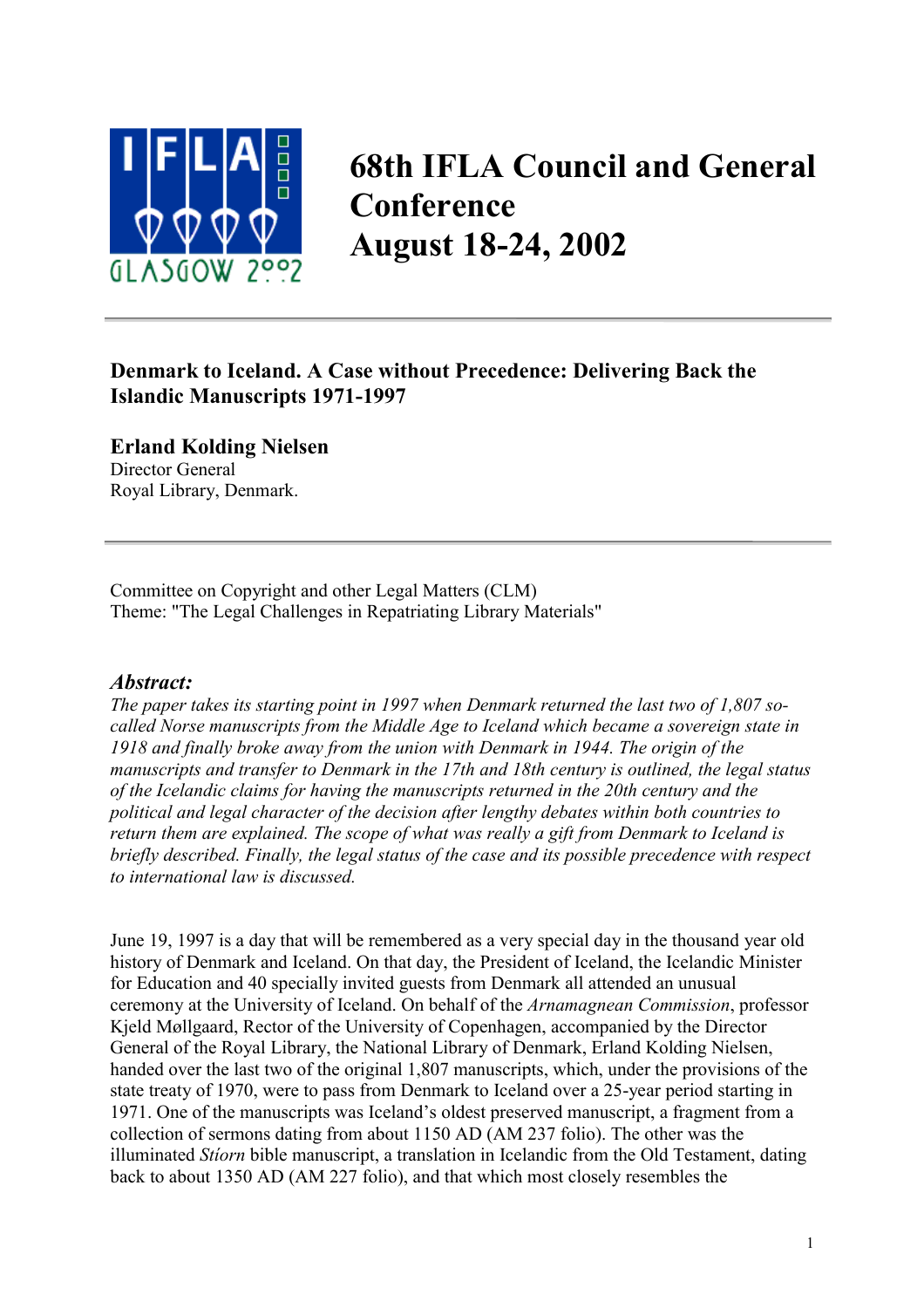magnificent bible manuscripts from the rest of Europe. On April 18, the last consignment of manuscripts, 16 large sealed parcels mainly containing archive material in the form of legal documents, known as *diplomas* was loaded in Copenhagen onto the Danish naval fishery inspection vessel *Vædderen* (the Ram). The valuable cargo was met on its arrival in Iceland on May 6 by large numbers of Reykjavik citizens in circumstances similar to those that greeted the first consignment, which had also been transported by another *Vædder.*

Some of the documents in the first shipment were *Flatøbogen* (the Book of the Island of Flatoe) and *Kongebogen* (the King's Book, *Codex Regius*), two of the most famous of all Icelandic manuscripts, known to most Danes and Icelanders as well, and a delegation of Danish ministers and members of parliament had accompanied the manuscripts on their journey.

Thus the day marked the end of several generations of discussions, two legal cases, seemingly endless negotiations and 25 years of restitution agreements. A unique question of Nordic political and cultural history had found a fitting solution. Unique in legal terms, in the eyes of the people, *and* from a cultural and political perspective.

#### **The Legal Situation from a Historical Point of View: The Danish-Icelandic Union 1380- 1944**

By virtue of the marriage of the daughter of Danish King Valdemar Atterdag (who died in 1375), Margrethe, to the Norwegian King Håkon VI (died 1380), Norway in 1380 became part of a union with Denmark, along with the so-called secondary countries of Iceland, the Faroe Islands, the Orkneys and Greenland. Margrethe's son Oluf (1371-87) thus became king, first of Denmark, in 1376, and later of Norway in 1380 and, ruling in place of her son as "the Mistress and Husband of Denmark and Norway", Margrethe also took Sweden in 1389 and effected the Kalmar Union between the Nordic kingdoms in 1397. The union dissolved en 1523 on Sweden's secession, but after Norway was yielded to Sweden in 1814 as part of the treaty of Kiel at the end of the Napoleonic wars, Iceland together with the Faroe Islands and Greenland, remained under Danish rule until 1918, when it became an independent entity in the union with Denmark. For most of the long period of union, Iceland was in fact part of Denmark and like the other countries was ruled by the Danish monarchy from Copenhagen. The Icelandic parliament – *Altinget* – had already at the start of the 20th century appealed to the Danish government for the return of the Icelandic documents, after 1918 the public *archives* of the Icelandic part of the monarchy located in the former mutual capital Copenhagen were returned, and two years after the dissolution of the union in 1944 the Icelandic government raised the issue of manuscripts again. This time they claimed the return of those *manuscripts* that was – and could - not be considered to be part of the administrative archives but part of the Icelandic *cultural tradition* and were kept in Copenhagen. Some of these so-called "Icelandic manuscripts", as they were known, were kept at Denmark's national library, *the Royal Library,* and others were kept as part of the Arnamagnean Collection at the University of Copenhagen, owned by the independent institution, the *Arnamagnean Foundation*.

#### **The History of the Origin and Contents of the Manuscripts**

After Christianity was introduced in 1000 AD as the state religion, a tradition of Icelandic writing began to develop in the peasant society of Iceland, concentrated initially in the bishoprics of Skálholt (established in 1056) and Hólar (established in 1106), but later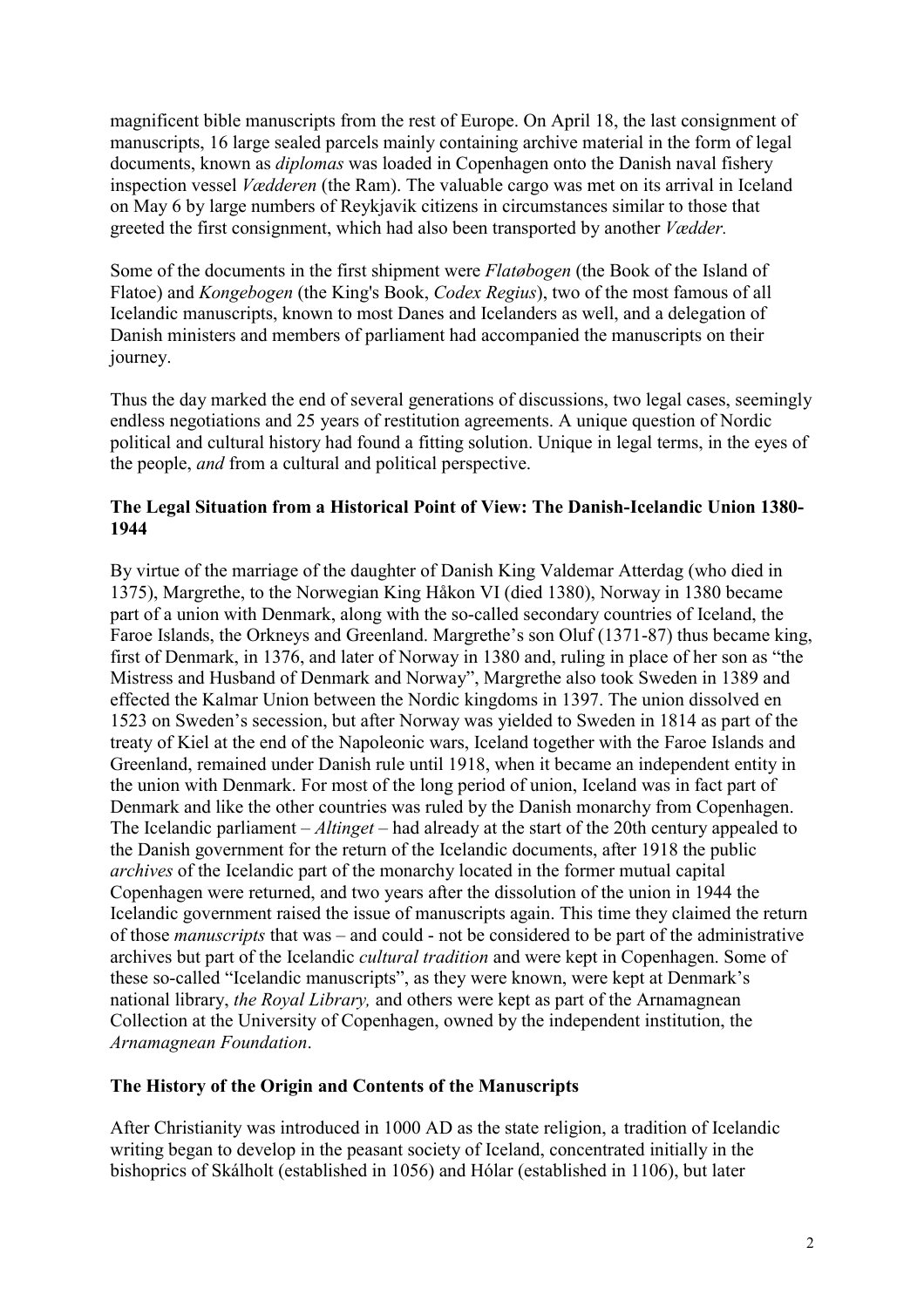spreading to the many farms in the area. The famous *sagas* were written, first on parchment, and centuries later also on paper, stories relating the history of the Icelanders and their way of life from the period of settlement from about 870 to 930, known as the landnam period, through the Viking ages and later times. The oldest manuscripts date from the later part of the 12<sup>th</sup> century but most originated in the 14<sup>th</sup> and 15<sup>th</sup> centuries. The manuscripts contain accounts of local history and tell of the lives of famous Icelanders, but they also contain historical material of more general interest, for example, sagas about the Norwegian and Danish kings and queens, skaldic poetry and literature, religious writings, legal documents and, lastly, manuscripts documenting the principles of Icelandic law, as either originals or transcripts of the so-called *diplomas.* More than 3,000 of these Norse manuscripts have now come to light, and they far exceed in length and number any similar documents found in the rest of the Nordic area. They are the special contribution of Icelandic history to the world, a history that cannot boast of great political moments, military prowess, trading expertise, magnificent architecture or any other cultural contribution of special significance. Their significance lies in the fact that a wealth of literature was produced by a population which during Viking times and the middle ages even in prosperous times numbered no more that between 50,000 and 60,000 people.

During the  $17<sup>th</sup>$  and particularly the  $18<sup>th</sup>$  centuries, these manuscripts were collected by the Icelanders themselves, often by the clergy, and sent to the Danish-Icelandic monarch in Copenhagen. *Flatøbogen* (Flateyjarbók, Old Royal Collection No.1005, in 2 volumes, folio), containing the *Saga of the Greenlanders* and several sagas about the Norwegian kings, was sent in this way by Bishop *Brynjólfur Sveinsson* to King Frederik III in 1656 and likewise, in 1662 *Codex Regius* containing poetry from the Elder Edda, for example, the poem "The Völuspa" (*the Prophecy of the Volva*, Old Royal Collection No. 2087, 4°). On his journeys throughout Iceland from 1702-12, the learned Icelandic philologer, *Arní Magnússon* (1663- 1730) systematically collected several thousand manuscripts, which he bequeathed at his death to a special foundation under the University of Copenhagen, the only university existing at that time in the countries of the dual Danish-Icelandic monarchy. This collection undoubtedly saved many manuscripts from being destroyed during the harsh years of the  $17<sup>th</sup>$ and  $18<sup>th</sup>$  centuries. Since then, the manuscripts have been in the keeping of the foundation, which since 1772 has been under the particular management of the Arnamagnean Commission. To this day, in close cooperation with the Arnamagnean Institute, a research institute established under the University of Copenhagen in 1956, the Commission continues to take the lead in several projects, including the huge compilation work involved with *A Dictionary of Old Norse Prose*, covering the period from 1100-1540 (3 volumes 1989-2000, 12 planned); the preparation of 25 volumes in two series that have been published on the subject; and the granting of scholarship awards. The Rector of the University of Copenhagen is ex-officio chairman of the commission, and the Professor of Icelandic at the University and the Director General of The Royal Library number among the *ex-officio* members of the commission.

#### **Return of the Manuscripts**

The Icelandic insistence on the return of the manuscripts, which were also seen as part of the *Danish* cultural heritage, raised intense and on occasion impassioned public debate in Denmark during the 1950s and 1960s. This was not least because the claim included not only the manuscripts held in public institutions, that is, in the Royal Library, but also those owned privately by the Arnamagnean Foundation since 1730. Many members of the public, together with the academic world, were against the return of the manuscripts. But in 1961 a law was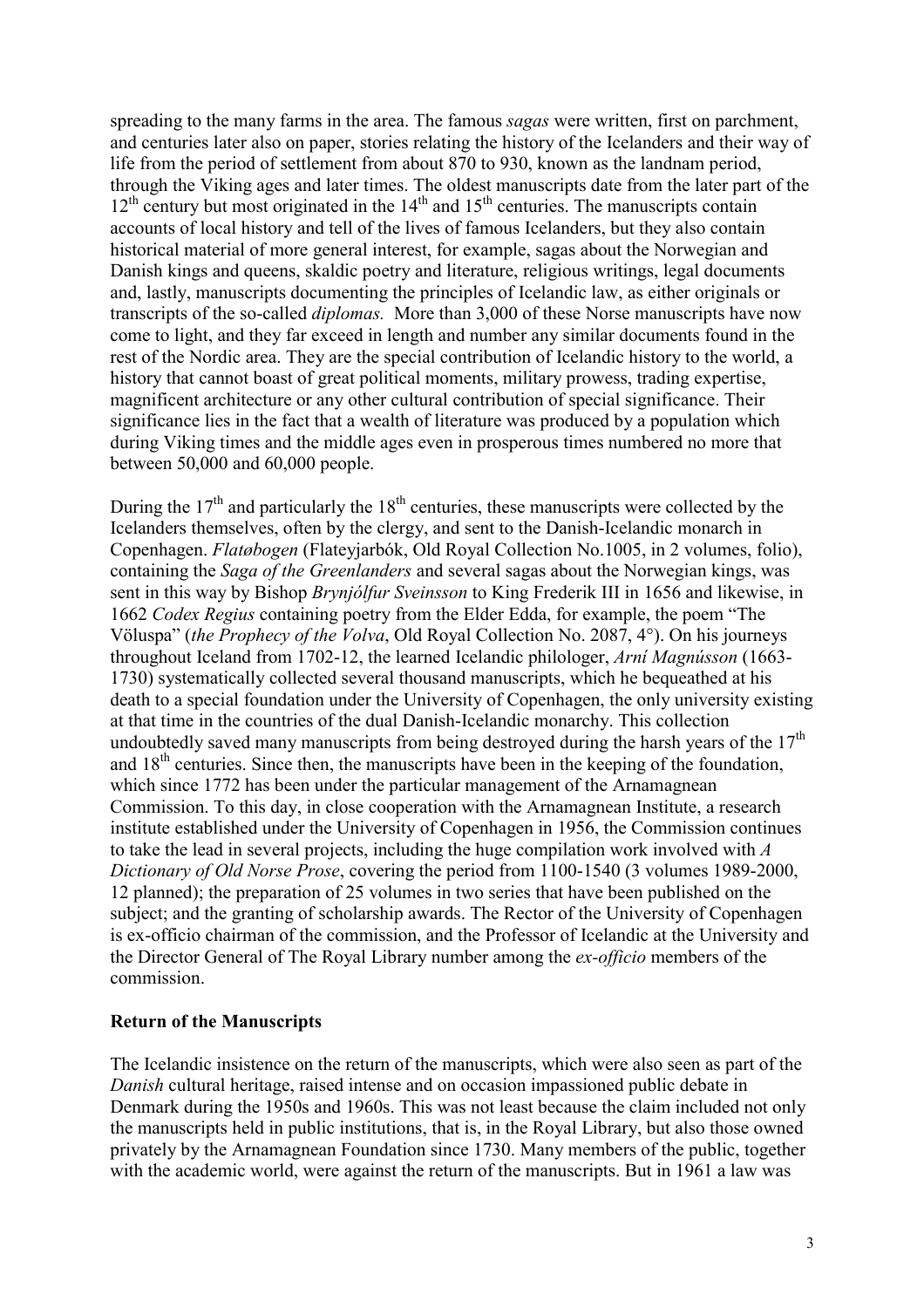passed to divide the Arnamagnean Collection into two, so that manuscripts and other archive material that were seen as being part of Iceland's cultural heritage were handed over to the University of Iceland for storage and administration in accordance with the foundation's charter, which was passed by King Frederik V in 1760. Although this restitution legislation was in many respects a stroke of genius, by referring to the expropriation conditions in Section 73 of the Danish Constitution more than a third of the Danish parliament, 61 members, voted to defer the enactment of the law until after the next election. The law was then passed once more on 26 May 1965. Legal proceedings brought before the Danish Supreme Court attempted to determine whether the legislation was indeed in accordance with Section 73 of the Danish Constitution. The plaintiffs lost the case and a ruling was brought in 1967. This legislation, purely a matter of *domestic politics*, authorized the Danish government to enter into agreement with Iceland about the return of the manuscripts. A treaty was made between Denmark and Iceland in 1970 to return the manuscripts over a period of 25 years, from the ratification of the treaty in 1971. Before the manuscripts could be returned, they were to be *restored* so that they could withstand the long journey to Iceland, and they were to be *photographed* and *stored on microfilm* to ensure that good reproductions were still available in Denmark for publication and research purposes, such as those mentioned in connections with the dictionary compilation. The Arnamagnean Institute was mainly responsible for the photography and the Royal Library carried out the restoration work

#### **The Scope of the Gift to Iceland**

The legislation defined which materials were to be returned. First "all *diplomas* concerning Iceland, either in the original version or in transcript, and other archive material rightly belonging to local and private Icelandic archives" were considered part of the Icelandic cultural heritage (Section l, subsection 2). The same applied to manuscripts "if the work is known to be or can safely be assumed to be written or translated by an Icelander, and the main subjects is Iceland or Icelandic conditions, or if it is a work of Icelandic literature from the late middle ages", regardless of whether the manuscript was an original work or a transcript (Section 1, subsection 3). The same criteria were applied to the manuscripts held by the Royal Library. The law explicitly states that "in addition, the *Flatøbogen* and the *Codex Regius* of the Eddic poems (by the Elder Edda) are to be restituted" (Section 2).

A select committee of two representatives from each of the Universities of Copenhagen and Iceland was given the task of going through both institutions' manuscripts and archive collections and making recommendations as to which documents were to be returned to Iceland (Section 3-4). During the period from 1971, when the committee was set up, to 1986, a total of 11 restitution lists were drawn up and presented to the Prime Minister.

From 1971 to 1997, a total of 141 *manuscripts* were released from The Royal Library. The Arnamagnean Collection in the same period released 1,666 *manuscripts*, 76 fascicles of about 1,350 *diplomas* and 74 parcels of *apographs* with the transcripts of about 6,000 *diplomas.* About 1,366 *manuscripts*, 1,347 *diplomas* and 4,267 *apographs* remain in the keeping of the Arnamagnean Collection. The collection includes 980 Norse manuscripts, of which about 700 are Icelandic and 280 Norwegian; and 386 manuscripts of other origins: 252 Danish, 55 Latin, 32 Swedish, 25 German, 11 Spanish, 5 Italian, 4 Dutch, and 2 French. The *diploma* originals and transcripts are mainly Danish and Norwegian.

The Icelandic manuscripts remaining in Copenhagen are indeed written in Icelandic, but mainly comprise non-Icelandic material, for example, the history of the Danish and